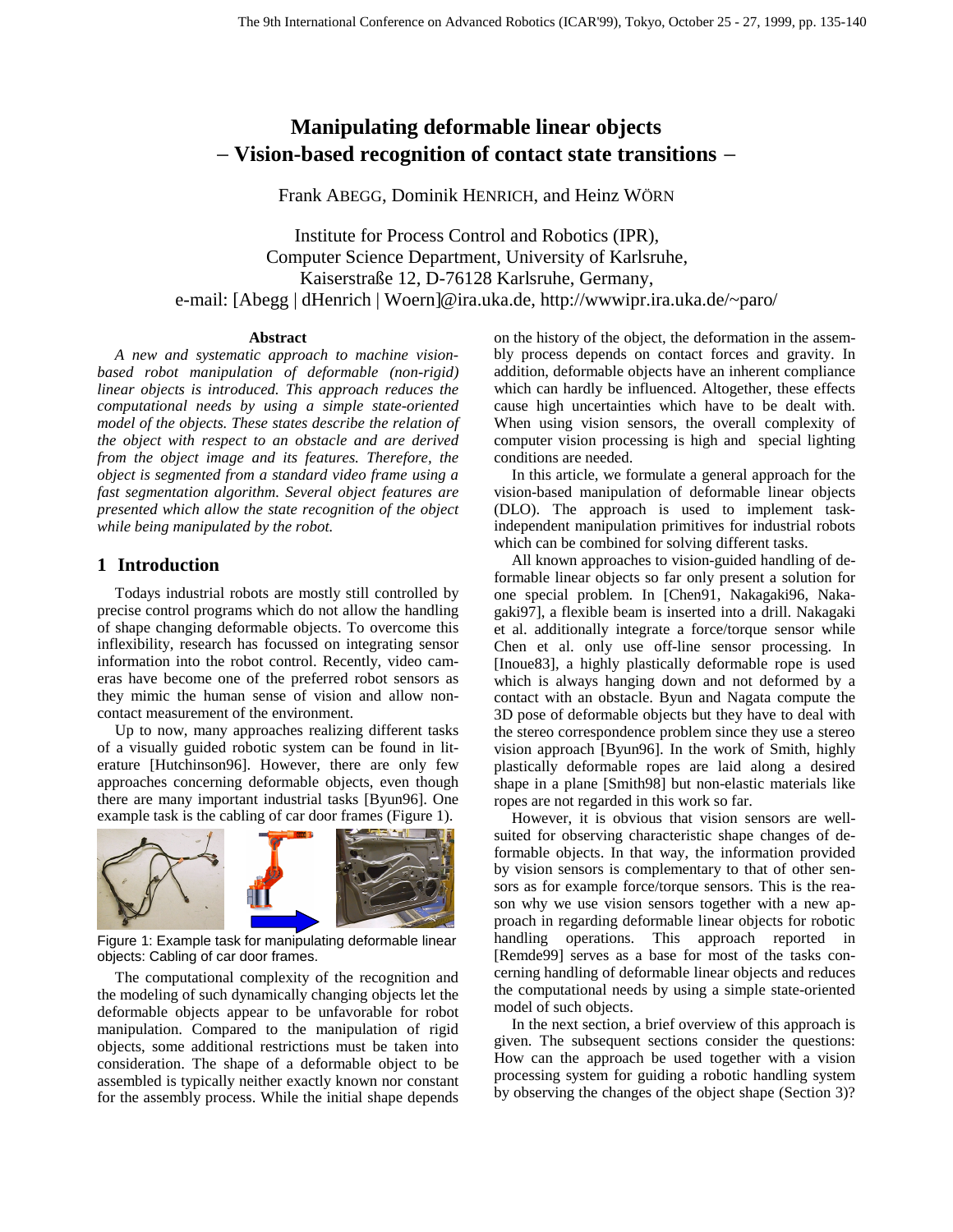How can the object be segmented from the image and which are the image features which can be used for state transition recognition of the object (Section 4)? What are the results in using our approach (Section 5)? What are the conclusions and how should the work be continued (Section 6)?

## **2 Basic Approach**

 In the following, the contact of a deformable linear object (called workpiece) in a static environment (called obstacle) is regarded. We base our consideration on the following two assumptions:

First, the material of the workpiece is isotrop and homogeneous. The workpiece is assumed to be *uniformly curved*, that is, it is either uniformly convex or concave. The deformation caused by gravity and contact forces is elastic, that is, the deformation removes if the stress is released.1 Example workpieces are a (short) hose or a piece of spring steal. The linear workpiece is gripped at one end and the robot gripper may perform arbitrary linear motions.

Second, all obstacles consist of convex polyhedrons. The friction between workpiece and obstacle is negligibly low. We begin our consideration with a single contact between workpiece and obstacle.

Based on the geometric primitives of DLO and obstacle, a set of contact states is introduced which enumerates all possible contact situations [Henrich99]. For polyhedral objects, the geometric primitives are vertices (V), edges (E), and faces (F). The linear workpiece has two vertices and one edge between the two vertices. We name the contact states by the contact primitive of the workpiece followed by the contact primitive of the obstacle, for example V/F for vertex-face contact. An additional state is N which indicates that workpiece and obstacle are not in contact.

An important attribute of each contact state is its stability. A contact state which is kept up if the robot gripper performs a (small) motion in any direction is called *stable*. (However, the contact point or contact line may move). If this condition is not fulfilled, we call the contact state *unstable*. Consequently, a stable contact state is especially kept up if the robot gripper is not moved.

*State transitions* are a change from one contact state to another one without passing intermediate states. For now, establishing a second contact without loosening the first one, i.e., establishing a double contact, shall not be regarded. By combining the contact states with the transitions between them, the graph shown in Figure 2 is obtained. This graph gives all possible transitions between the contact states (including state N) and is found by means of basic manipulation experiments. Further details can be found in [Remde99].

In the next sections, the following two tasks are inves-

 $\overline{a}$ 

tigated: How can state transitions be detected with a machine vision system and what is necessary to perform the state transitions reliably and robustly with a robot system?



Figure 2: Contact state transition graph [Remde99] with initiated transitions (plain arrows) and spontaneous transitions (dashed arrows)

## **3 Vision-based workpiece manipulation**

Since we believe that robust manipulation is possible without geometric reconstruction of the workpiece and the scene, a monocular camera system is used in order to observe the deformation of the workpiece. The deformation of the workpiece is detected by the change of several image features which are extracted from the workpiece shape in the image space. Since deformation can mean a change of the workpiece state in the context of the state model introduced in Section 2, changes of the image features of the workpiece and knowledge about the initial workpiece state are used to derive the current contact state as illustrated in Figure 3. Please note that the coarse obstacle geometry is a-priori given since it is assumed not to be changing and, therefore, can be easily given by the programmer or an environment data base.



Figure 3: Recognition of workpiece states an image s equence

Based on the current state estimation, the robot is moved by a sequence of linear movement commands which have the aim to transfer the workpiece to a desired final state. Generally spoken, a feature-based visual robot control is built. The core of the control are taskindependent sensori-motor primitives [Morrow95]. In this work, sensori-motor primitives control the state of the deformable workpiece. In general, these primitives have a controller-like structure as illustrated in Figure 4 and can be combined to task dependent robot operations like for example the threading of a workpiece through a hole.

<sup>&</sup>lt;sup>1</sup> The workpieces belong to the object classes  ${E-, E+}$  introduced by [Henrich 99].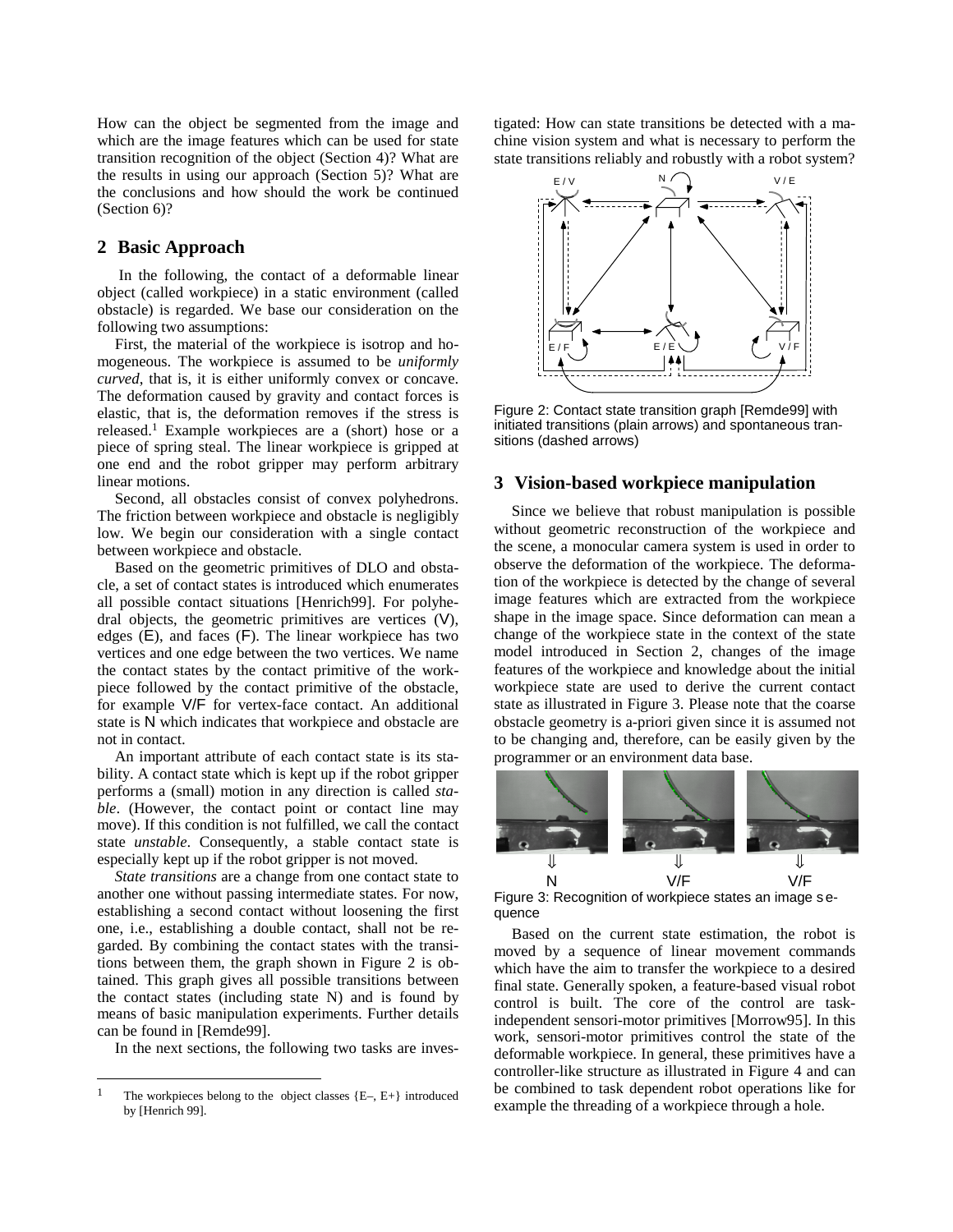

Figure 4: General structure of sensori-motor primitives with initial state (A) and final state (E)

In our context, sensori-motor primitives transfer a deformable workpiece from a given initial (A) stable contact state to another, desired contact state (E) with guarded robot moves: while the robot motion, the workpiece features are evaluated and used to recognize the current workpiece state. The next section describes the details of this feature extraction and Section 5 shows details of the recognition process.

## **4 State transition recognition**

In order to get information about the shape of a deformable workpiece, it is necessary to extract the workpiece from the image of the scene. This is commonly known as segmentation. Here, it is assumed that the workpiece is observed from a stationary viewpoint where characteristic shape changes occur in the image.2 After the segmentation, the deformable workpiece has to be characterized and so some features of the vision data have to be derived. Thus, we have to investigate in two areas: workpiece segmentation and feature extraction.

#### **4.1 Workpiece segmentation**

Since there is no need to extract the obstacles from the image and since we have a stationary camera, we are using a differential image method to get an idea where the main information about the deformable workpiece is. For that, the current image of the scene including the workpiece is subtracted from a reference image covering the scene without workpiece.

Assuming a nearly constant illumination, the image information is furthermore reduced by binarizing the current differential image which results in an image like Figure 5, left. The threshold for binarization is determined by taking a value near the mean gray value of the differential image. Even changing illumination can be allowed if the pixels not belonging to the workpiece of the differential image are taken as new reference image pixels.

Having now an image where the workpiece is segmented, the next step is to get a representation of the workpiece from which features can be derived which describe the deformation. In the case of linear workpieces, the curve of the projected shape is characteristic for the deformation state. Thus, data from the image of the workpiece

Unfortunately, even thin linear workpieces produce an image with several pixels of extension. In order to get a single curve the workpiece has to be thinned with thinning operations like in [Byun96]. Since thinning operations are time consuming iterative operations and tend to be not robust against perturbations in the image<sup>3</sup>, we developed a new algorithm based on a contour following principle. The algorithm searches characteristic image points along the image border of the workpiece. The binarization has not to be made over the whole image, and thus, again we save time by performing the binarization locally while searching the contour.



Figure 5: Principle of the contour following algorithm. Left: a binarized image. Right: the general principle of following the workpiece shape. An  $\times$  marks a collected base point

The workpiece segmentation algorithm is illustrated in Figure 5. After the begin of the workpiece is found at any of the four image borders (indicated by the scan line in the figure), it searches in turn along the two image axes directions the border of the workpiece contour. The primary direction is orthogonal to the scan direction where the workpiece was first detected. The other direction becomes the secondary direction. For the example above, the primary direction is parallel to the *v*-axis (downwards) of the image and the secondary parallel to the *u*-axis (right).

Working with a vision sensor, perturbations usually disrupt the workpiece image in two or more regions. This causes the problem that the end of the workpiece would be suggested at the point of the first disruption where the binary value of the pixel changes. The algorithm solves this problem by starting a new local search for a possible further region within a look-ahead window. Within a segment and the window, the search is made fault tolerant against abrupt changes of the gray values of several pixels beyond the binarization threshold by using a finite state machine. For details see [Engel99].

While searching along these directions, the algorithm traverses the cable through rectangles in which the workpiece lies and which are called *segments*. The workpiece now is approximated by points which lie on the diagonals of these rectangles. With this method, it is possible to collect base points of the workpiece which have the same pixel distance. As distance value the Manhattan norm is used. Characteristic base points with different distances are already given by the corner points of the rectangles. Figure 9 shows a workpiece with detected base points.

 $\overline{a}$ 

j

<sup>2</sup> Working in the image space allows us to change the camera position without needing a subsequent calibration process.

<sup>3</sup> Thinning operations often have unconnected structures as result.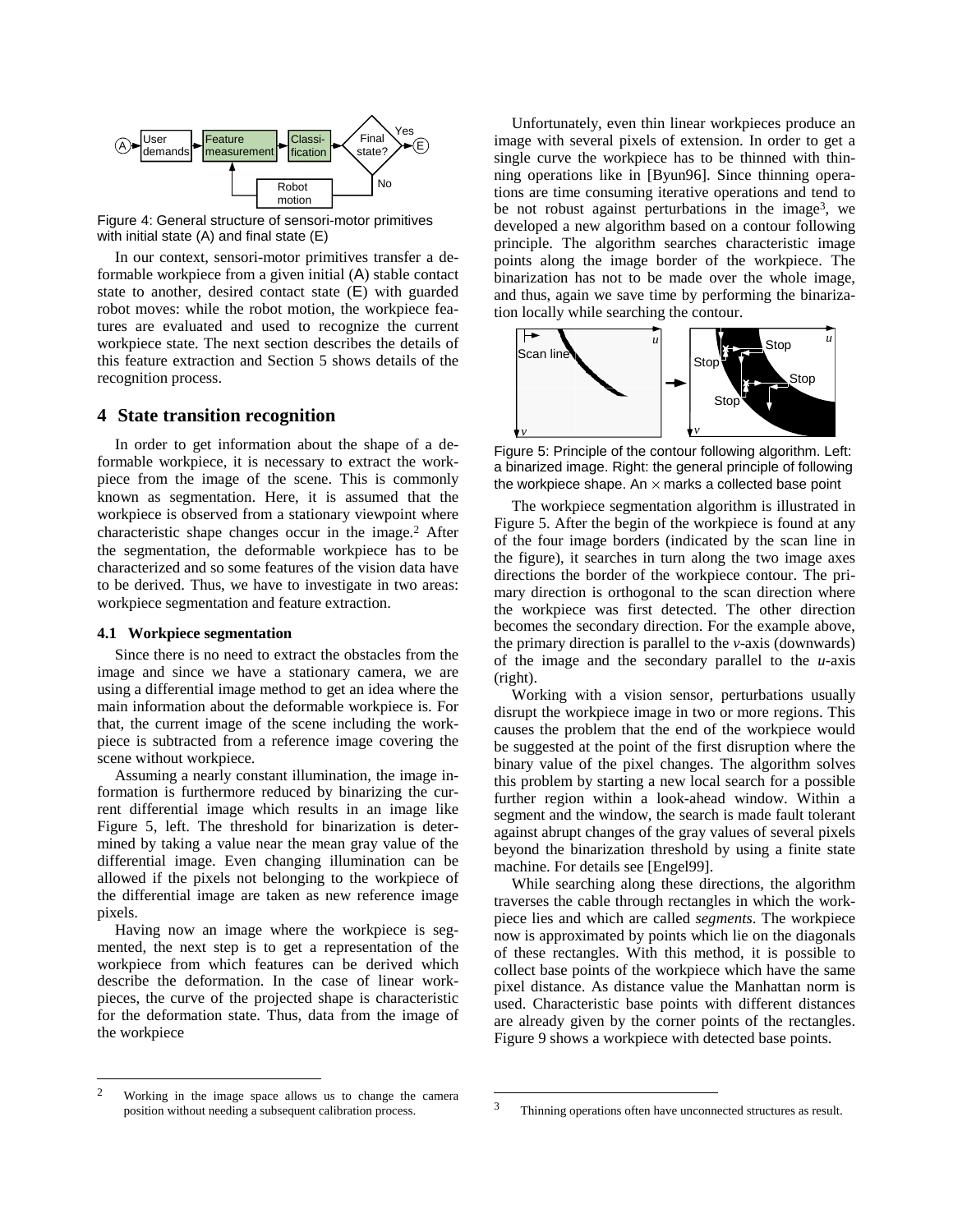

Figure 9: Detected cable base points (white dots)

The algorithm was validated in various experiments and works well under daylight and artificial lighting conditions. Measurements give a mean execution time of 1.1ms on an Intel Pentium machine with 133 MHz when a workpiece is detected. Problems occur when the robot moves into the image and is confused with the workpiece. This general problem with differential images can be solved by restricting the search space in the image.

## **4.2 Feature extraction**

Having the base point list as a representation of the workpiece in the image, features are derived from this list which give hints to the contact state of the workpiece. These hints occur when the robot is manipulating. Thus, dynamic features are regarded. Remind that the initial and final workpiece state from the graph in Section 2 are given by the operator.

With a list of base points of the two-dimensional image space three types of characteristic features can be regarded. These are features concerning (1) the start or endpoint of the list, (2) one point within the list, or (3) the whole list of base points. The experiments show that features of type (1) and (3) give the best information about the workpiece state for one stationary camera.

The following list provides examples for these types of features which are fast computable:

- The pixel length *l*(*t*) of the workpiece. Here, the length is the sum of the lines between the base points in pixels.
- The angle  $a(t)$  between the line through the two endpoints and the image axis *u*, see Figure 10 left.
- The coordinates  $p(t) = (u(t), v(t))$  of the endpoint not gripped are used for detecting changes of the contact state of the endpoint (Figure 10 left). Changes depend on the geometric relation of the workpiece and the workpiece endpoint.
- The tangent angle  $g(t)$  in the endpoint indicates a change of the geometric relation between endpoint and obstacle. Figure 10 right shows a tangent between the endpoint and its preceding base point.
- The maximum curvature or the sum of curvatures  $c(t) = (1 / l(t)) \cdot \sum_{(u_i, v_i) \in base \ points(t)} k(u_i, v_i)$  where the curvature of a base point  $(u_i, v_i)$  is approximated by the discretization of the curvature *k* for regular curves *f* according to [Gray94]:

$$
k(u_i, v_i) = \frac{\Delta f(u_i, v_i)\Delta^2 f(u_i, v_i) - \Delta^2 f(u_i, v_i)\Delta f(u_i, v_i)}{\sqrt[3]{\Delta f^2(u_i, v_i) + \Delta^2 f(u_i, v_i)}}
$$

The first experiments reported in the next section show the applicability of this approach for robust state change detection when combining appropriate features.



Figure 10: Endpoint angle *a* with respect to image axis *u* and endpoint coordinates *u* and *v* (left). Tangent angle *g* with respect to image axis *u* (right)

## **5 Experimental results**

Based on the image features introduced in the last section, several experiments were performed in order to detect contact state transitions of the workpiece. At first, some manual manipulation experiments are presented. Then, some experiments with a robot and a stationary camera system are shown.

In the first experiment, a human grips a low elastic workpiece which belongs to the material class E- defined in [Henrich99], for example a pneumatic wire. Then, the workpiece behaves elastically under deforming forces greater than gravity. As obstacles for the manipulation, cubic and pyramidal objects are used similar to the objects shown in Figure 2. Then, each transition of the graph is examined by a human simulating a stationary monocular camera but with several different viewpoints. Furthermore, all transitions between two stable states with one unstable state in between are examined. For each transition, the human observes the workpiece features introduced in Section 4.2. When observing the features while a state change occurs, the change of the values of the (onedimensional) features always can be designated to one of the characteristic feature changes A, B, C, D, E and F of Table 1. Examples for the feature changes are provided in Figure 11.

One next result is Table 2 in which all state changes that occur between two stable states are classified for four features.

| A<br>$\left \Delta f(t)\right  < \varepsilon$<br>B<br>$\left \Delta f(t < t_0)\right  > \varepsilon \wedge \left \Delta f(t > t_0)\right  < \varepsilon$<br>$\left \Delta f(t < t_0)\right  < \varepsilon \ \wedge \ \left \Delta f(t > t_0)\right  > \varepsilon$<br>C<br>$0 \neq sign(\Delta f(t < t_0)) \neq sign(\Delta f(t > t_0)) \neq 0$<br>D<br>E<br>$\left \Delta f(t)\right  > \varepsilon \wedge \left \Delta f(t < t_0) - \Delta f(t > t_0)\right  > \varepsilon$<br>F<br>$\exists \delta > 0 \left( \Delta^2 f(t_0 - \delta < t < t_0 \right) < -\varepsilon \wedge \Delta^2 f(t_0 < t < t_0 + \delta) > \varepsilon$<br>$\vee(\Delta^2 f(t_0-\delta < t < t_0) > \varepsilon \wedge \Delta^2 f(t_0 < t < t_0+\delta) < -\varepsilon)$ | <b>Type Properties</b> |
|-----------------------------------------------------------------------------------------------------------------------------------------------------------------------------------------------------------------------------------------------------------------------------------------------------------------------------------------------------------------------------------------------------------------------------------------------------------------------------------------------------------------------------------------------------------------------------------------------------------------------------------------------------------------------------------------------------------------------------------------------------|------------------------|
|                                                                                                                                                                                                                                                                                                                                                                                                                                                                                                                                                                                                                                                                                                                                                     |                        |
|                                                                                                                                                                                                                                                                                                                                                                                                                                                                                                                                                                                                                                                                                                                                                     |                        |
|                                                                                                                                                                                                                                                                                                                                                                                                                                                                                                                                                                                                                                                                                                                                                     |                        |
|                                                                                                                                                                                                                                                                                                                                                                                                                                                                                                                                                                                                                                                                                                                                                     |                        |
|                                                                                                                                                                                                                                                                                                                                                                                                                                                                                                                                                                                                                                                                                                                                                     |                        |
|                                                                                                                                                                                                                                                                                                                                                                                                                                                                                                                                                                                                                                                                                                                                                     |                        |
|                                                                                                                                                                                                                                                                                                                                                                                                                                                                                                                                                                                                                                                                                                                                                     |                        |

Table 1: Properties of the characteristic feature changes based on threshold  $\varepsilon > 0$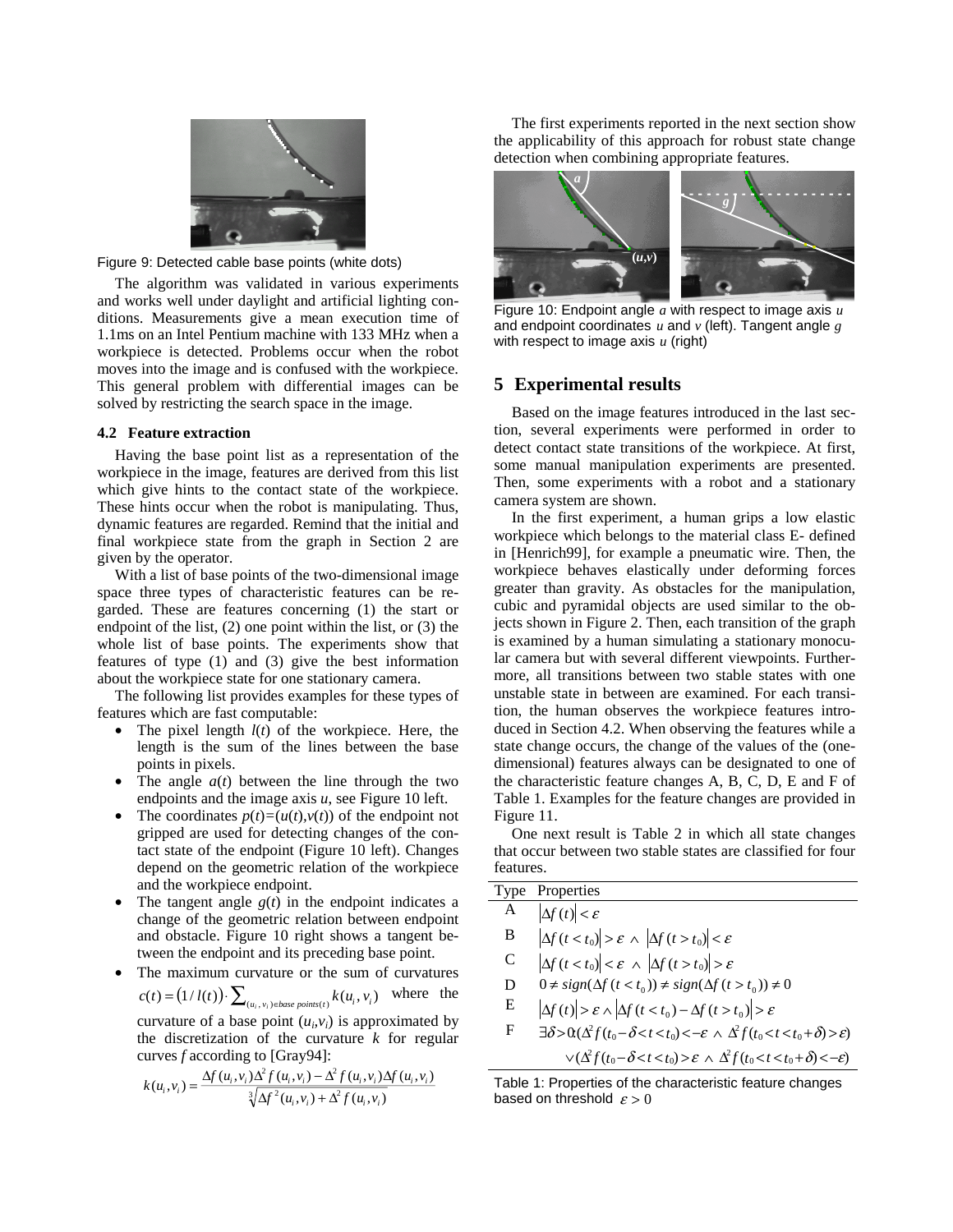

Figure 11: Examples for the observed characteristic changes of features *f*(*t*). A: constancy, B: flatting out, C: change after constancy, D: roof/valley, E: slope change, F: jump

|                                       | Characteristic feature change for station- |           |           |              |
|---------------------------------------|--------------------------------------------|-----------|-----------|--------------|
|                                       | ary vision observation                     |           |           |              |
| State transitions                     | c(t)                                       | p(t)      | g(t)      | a(t)         |
| $N \rightarrow V/F$                   | C                                          | B         | C         | C            |
| $N \rightarrow E/E$                   | C                                          | D         | C         | C            |
| $N \rightarrow E/F$                   | $\mathcal{C}$                              | D         | C         | $\mathsf{C}$ |
| $V/F \rightarrow N$                   | B                                          | C         | B         | B            |
| $V/F \rightarrow E/F$                 | $B\vee A$                                  | $C\vee A$ | $B\vee A$ | $B\vee A$    |
| V/F→V/E→N                             | $\mathbf F$                                | F         | F         | F            |
| V/F→V/E→V/F                           | EVD                                        | EVD       | EVD       | EVD          |
| $V/F \rightarrow V/F \rightarrow E/E$ | EVD                                        | EVD       | EVD       | EVD          |
| $E/E \rightarrow N$                   | B                                          | B         | B         | B            |
| $E/E \rightarrow E/F$                 | $B\vee A$                                  | $B\vee A$ | $B\vee A$ | $B\vee A$    |
| $E/E \rightarrow V/E \rightarrow N$   | F                                          | F         | F         | F            |
| $E/E \rightarrow V/E \rightarrow V/F$ | EVD                                        | EVD       | EVD       | EVD          |
| $E/E \rightarrow E/V \rightarrow N$   | $\mathbf F$                                | F         | F         | F            |
| $E/E \rightarrow E/V \rightarrow E/E$ | EVD                                        | EVD       | EVD       | EVD          |
| $E/E \rightarrow E/V \rightarrow E/F$ | EVD                                        | EVD       | EVD       | EVD          |
| $E/F \rightarrow N$                   | B.                                         | B         | B         | B            |
| $E/F \rightarrow V/F$                 | A                                          | B         | $A\vee E$ | A            |
| $E/F \rightarrow E/E$                 | A                                          | A         | A         | A            |
| $E/F \rightarrow E/\rightarrow VN$    | F                                          | F         | F         | F            |
| $E/F \rightarrow E/V \rightarrow E/E$ | EVD                                        | EVD       | EVD       | EVD          |
| $E/F \rightarrow E/V \rightarrow E/F$ | EVD                                        | EVD       | EVD       | EVD          |

Table 2: Characteristic changes of features from Section 4.2 for each of the contact state transitions

Obviously, Table 2 shows that not every transition of the listed ones can be detected by observing only a single feature. A solution for that problem is to combine the information of multiple features in order to recognize a state transition of the cable workpiece. The recognition process can then be summarized as in Figure 12. Please note that additional process knowledge like the initial workpiece state is also needed. In the following, two experiments for this recognition process by machine vision processing are presented.

For the robot manipulation experiments, a Kuka KR15 robot is used. The robot controller executes motion commands sent from a Linux-PC with 350 MHz Pentium II Processor. As stationary camera, a standard video CCD-Camera (Hitachi KP M3) is used. The data are sent by a standard frame grabber to the vision processing computer which is a Linux-PC with 133 MHz Intel Pentium Processor. The gripped workpiece is a pneumatic polyurethane wire with outer diameter of 6 mm and a length of 300 mm. The obstacle is a car door frame which is mounted in a horizontal lying position.



Figure 12: Summary of the recognition process



Figure 13: First and last image of a sequence where our robot is establishing a point contact with help of the fe ature information of the tracked workpiece





 Figure 13 shows two images of a sequence of images for a robot movement establishing a point contact on the flat car door frame: the non-contact state (left) and the established point contact (right). This contact establishment is denoted as a transition N→V/F in Figure 2. The first diagram in Figure 14 shows the values of three selected image features. Nearby the transition point, two of